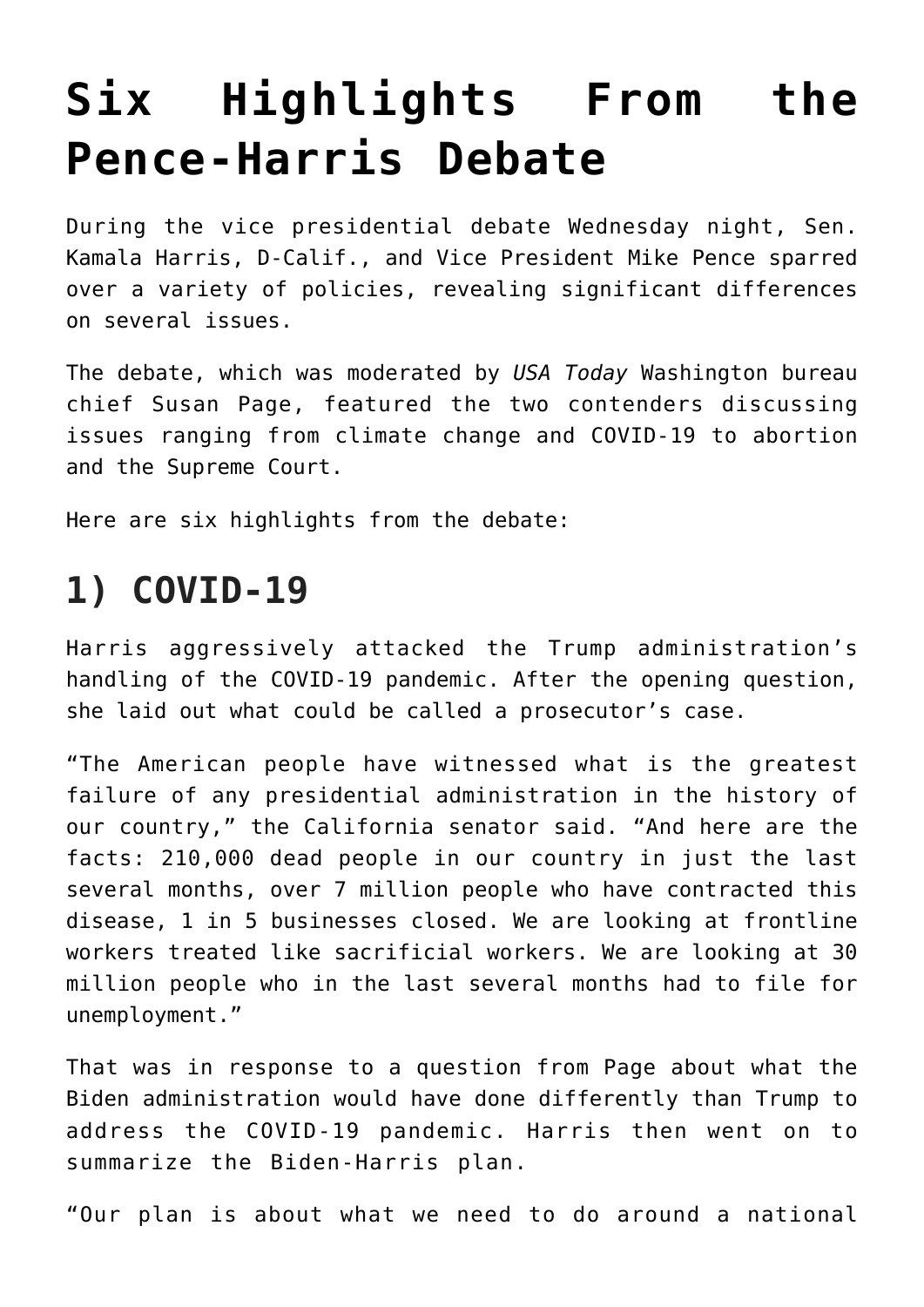strategy, for contact tracing, for testing, for administration of a vaccine, and make sure it's free," Harris said.

Pence, who headed the White House coronavirus task force, defended the administration's record.

"I want the American people to know that from the very first day, President Donald Trump has put the health of America first," the vice president said. "Before there were more than five cases in the United States—all people who had returned from China—President Donald Trump did what no other American had ever done. That was, he suspended all travel from China, the second-largest economy in the world."

Pence added: "Joe Biden opposed that decision."

"He said it was xenophobic and hysterical. I can tell you, having led the White House coronavirus task force that decision alone by President Trump gave us invaluable time to set up the greatest mobilization since World War II," Pence said. "I believe it saved hundreds of thousands of American lives."

As for the Biden plan, Pence said, the Trump administration was already doing much of what it recommends. He also took a shot at a **[Biden scandal](https://www.washingtonpost.com/investigations/echoes-of-bidens-1987-plagiarism-scandal-continue-to-reverberate/2019/06/05/dbaf3716-7292-11e9-9eb4-0828f5389013_story.html)** that effectively ended his 1988 presidential bid.

"The reality is, when you look at the Biden plan, it looks an awful lot like what President Trump and I and our task force have been doing every step of the way," he said. " … It looks a little bit like plagiarism, something Joe Biden knows a little bit about."

In September 1987, Biden came in for withering criticism for borrowing lines from a speech by then-British Labor Party leader Neil Kinnock without attribution, knocking him out of the race when it was subsequently revealed to be part of a larger pattern of borrowing lines from other politicians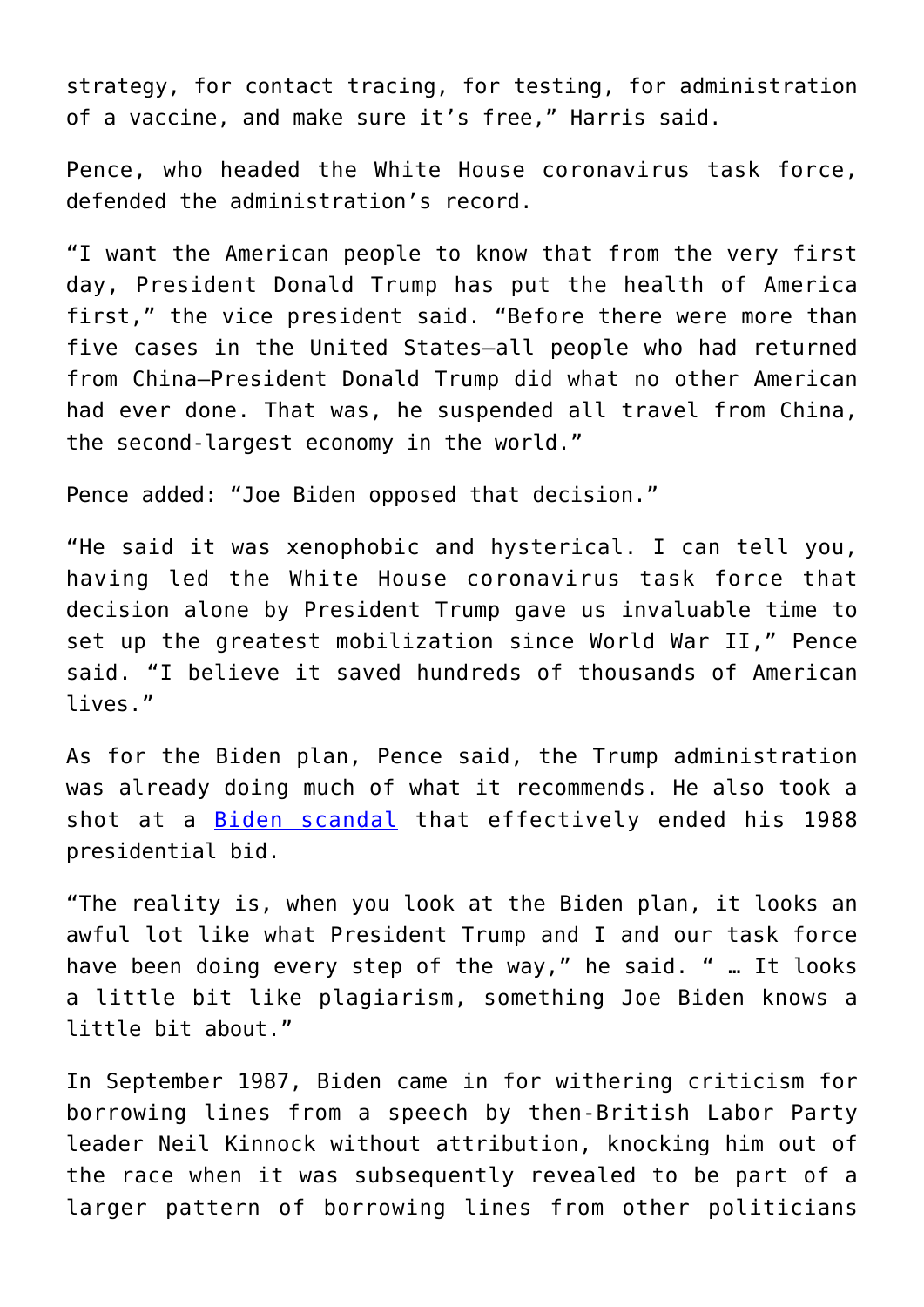without credit.

Asked about the race to develop a vaccine, Harris said she wouldn't trust a Trump-endorsed vaccine, but would take one approved by Dr. Anthony Fauci, the director of the National Institutes of Allergy and Infectious Diseases.

"If the public health professionals, if Dr. Fauci, if the doctors tell us that we should take it, I'll be the first in line to take it. Absolutely," Harris said. "But if Donald Trump tells us that we should take it, I'm not taking it."

Pence fired back that the California senator was politicizing the vaccine.

"The fact that you continue to undermine public confidence in a vaccine, if a vaccine emerges during the Trump administration, I think, is unconscionable," the vice president said. "Senator, I just ask you, stop playing politics with people's lives. The reality is, we will have a vaccine by the end of this year, and it will continue to save countless American lives."

#### **2) Taxes and the Economy**

Harris and Pence sparred over the tax cuts passed by Congress in 2017 and debated Biden's tax plan.

Harris said that the Biden administration would repeal the 2017 tax cuts "on Day One," and that they were passed to benefit the "rich."

"Joe Biden believes you measure the health and strength of America's economy based on the health and strength of the American worker and the American family," Harris said. "On the other hand, you have Donald Trump, who measures the strength of the economy based on how rich people are doing."

Pence defended the tax cuts and said: "Joe Biden said twice in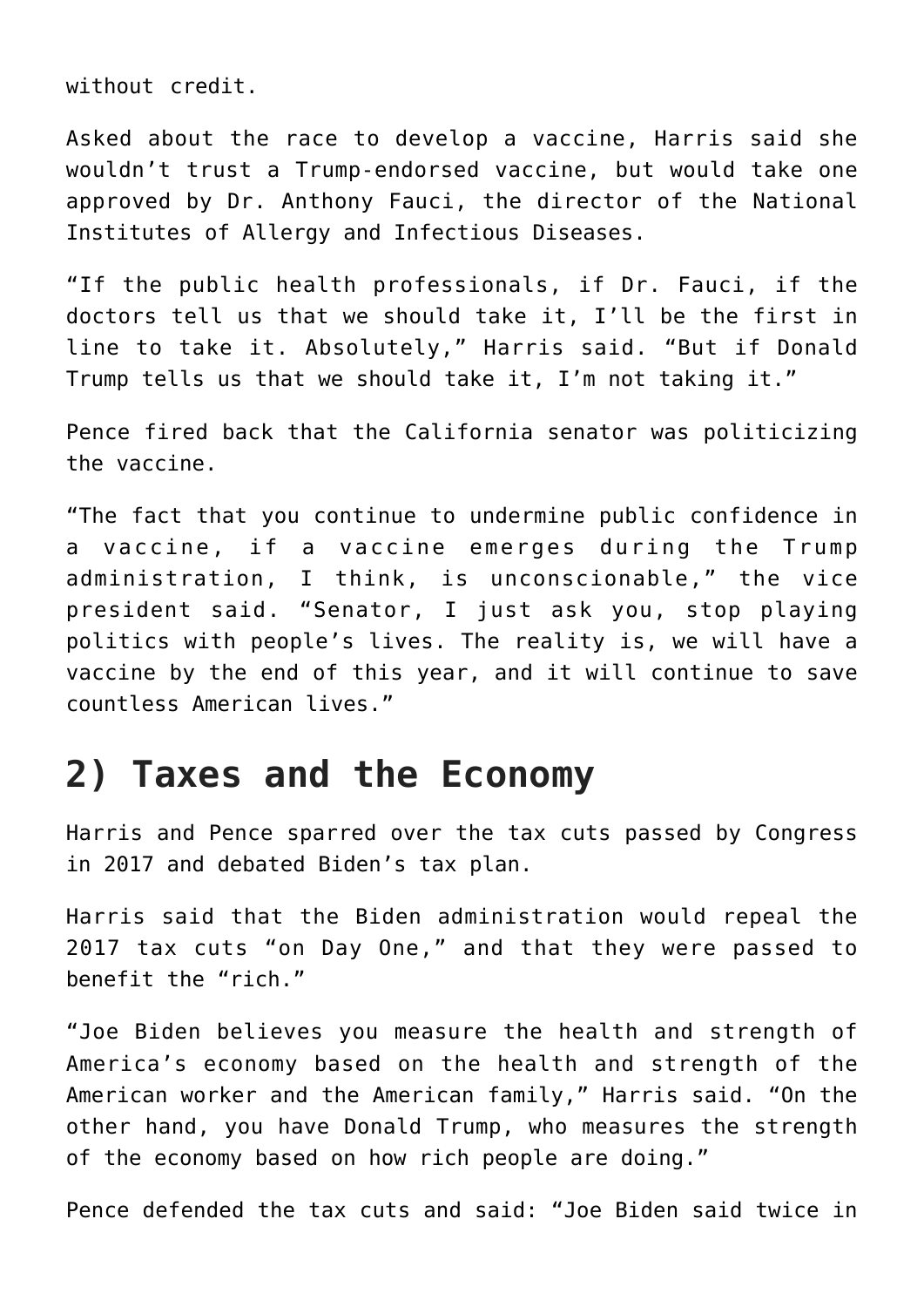the debate last week that he's going to repeal the Trump tax cuts," Pence said. "That was tax cuts that gave the average working family \$2,000 with a tax break."

In 2017, Congress passed the Tax Cuts and Jobs Act, which reduced federal income taxes and made various other changes to the U.S. tax code.

Following the tax cut, the American economy experienced record low unemployment, wage growth, and an overall increase in business investment, [according](https://www.dailysignal.com/2019/12/12/how-2-years-of-tax-cuts-have-supported-our-strong-economy/) to Adam Michel, a specialist on tax policy and the federal budget as a policy analyst in the Thomas A. Roe Institute for Economic Policy Studies at The Heritage Foundation.

Harris said that Biden's tax plan would end tax breaks for the wealthy but wouldn't raise taxes on American making under \$400,000.

"He has been very clear about that," Harris said, adding, "Joe Biden is the one who, during the Great Recession, was responsible for the Recovery Act that brought America back, and now the Trump and Pence administration wants to take credit for Joe Biden's success for the economy that they had at the beginning of their term."

According to [The Washington Post,](https://www.washingtonpost.com/politics/2019/05/01/bidens-false-claim-that-no-one-rich-got-trumps-tax-cuts/) "most Americans received a tax" cut in 2017, not just the rich.

Biden's tax proposal would raise taxes about \$3 trillion over the next decade, according to the nonpartisan Tax Foundation.

"… The Biden tax plan would reduce [gross domestic product] by 1.47 percent over the long term," [according](https://taxfoundation.org/joe-biden-tax-plan-2020/) to the Tax Foundation's General Equilibrium Model. "On a conventional basis, the Biden tax plan by 2030 would lead to about 6.5 percent less after-tax income for the top 1 percent of taxpayers and about a 1.7 percent decline in after-tax income for all taxpayers on average."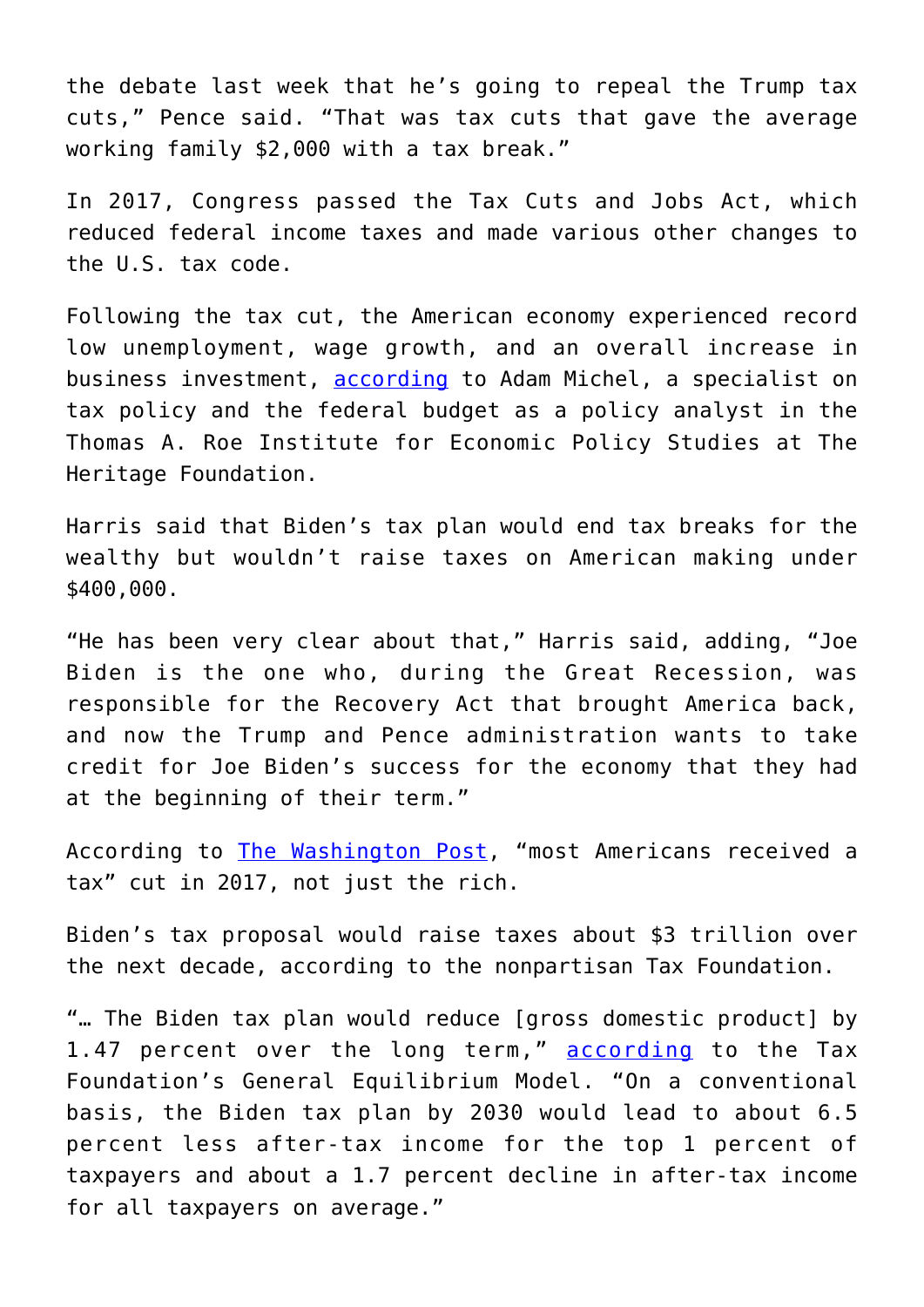According to the [left-leaning Tax Policy Center,](https://www.taxpolicycenter.org/publications/analysis-former-vice-president-bidens-tax-proposals/full) Biden's proposal "would increase taxes on average on all income groups, but the highest-income households would see substantially larger increases, both in dollar amounts and as a share of their incomes."

### **3) Climate Change and Fracking**

Harris said a Biden administration would grow the economy through green energy, but she also denied past support for banning fracking.

"Joe Biden will not ban fracking. That is a fact. I will repeat that Joe Biden has been very clear that he thinks about growing jobs," Harris said, adding, "Part of those jobs that will be created by Joe Biden are going to be about clean energy and renewable energy, because Joe understands that the West Coast of our country is burning, including my home state of California."

Harris also spoke about climate-related problems in the Southeast and in the Midwest.

"Joe sees what is happening in the Gulf states, which are being battered by storms. Joe has seen and talked with the farmers in Iowa, whose entire crops have been destroyed because of floods," she said. "So, Joe believes again in science. … We have seen a pattern with this administration, which is, they don't believe in science. Joe's plan is about saying we are going to deal with it, but we are going to create jobs."

Pence addressed the issue of climate change, but also attacked the Biden campaign's promises for the environment.

"As I said, Susan, the climate is changing. We'll follow the science," he said.

"With regard to banning fracking, I just recommend people look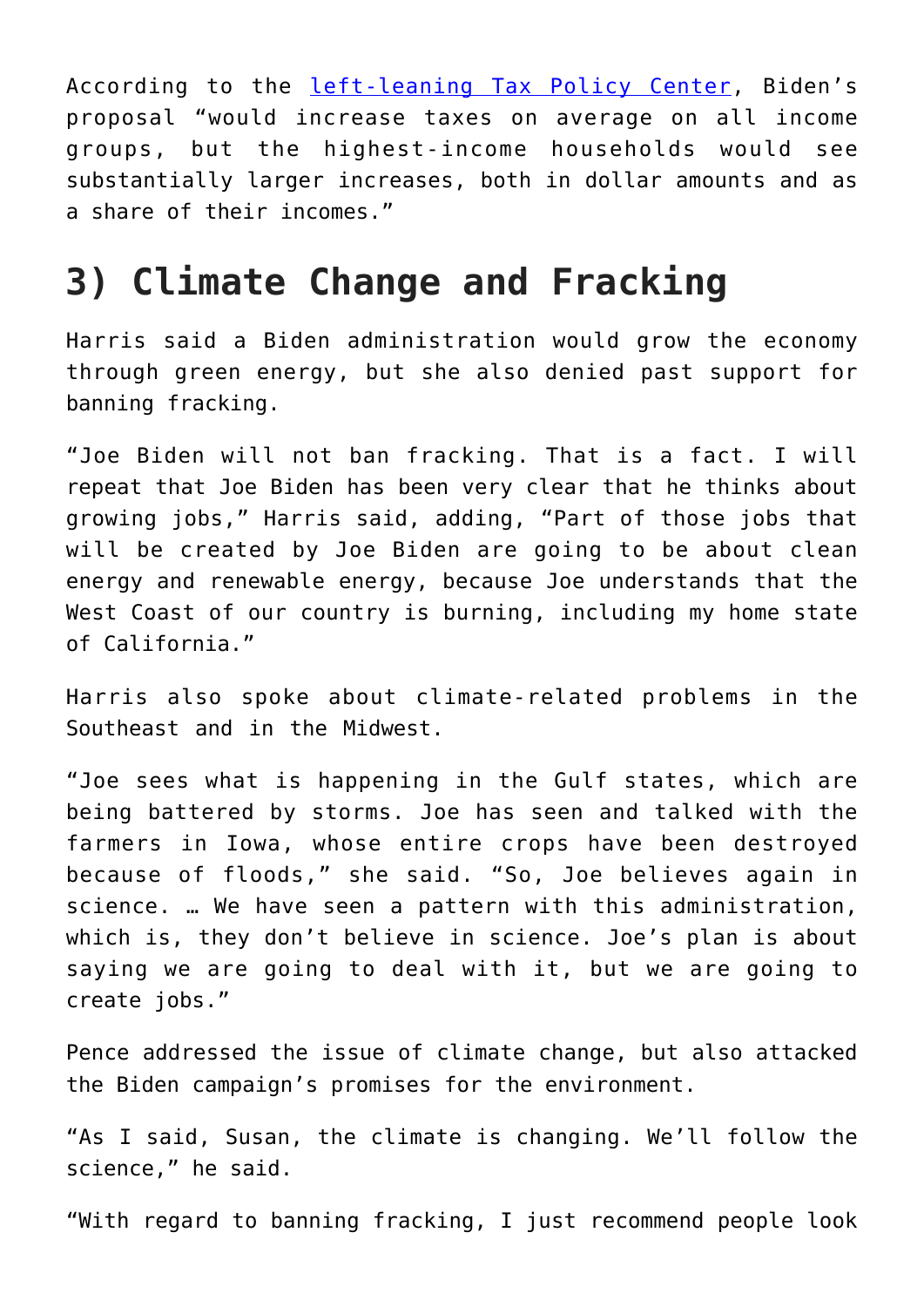at the record. You yourself said repeatedly you would ban fracking," Pence said of Harris. "You were the first Senate co-sponsor of the Green New Deal.

"While Joe Biden denied support for the Green New Deal, Susan, thank you for pointing out the Green New Deal is on [the Biden-Harris] website. As USA Today said, it's essentially the same plan as you co-sponsored with AOC."

That was a reference to Rep. Alexandria Ocasio-Cortez, D-N.Y., the main sponsor of the Green New Deal in the House.

"You just heard the senator say she was going to resubmit America to the Paris Climate Accord. The American people have always cherished our environment, and we'll continue to cherish it," Pence said. "We've made great progress reducing [carbon dioxide] emissions through American innovation and the development of natural gas through fracking.

"We don't need a massive \$2 trillion Green New Deal that would impose all new mandates on American businesses and American families. … It makes no sense. It will cost jobs."

## **4) China**

Pence and Harris sparred over U.S. relations with China, including its role in the outbreak of the COVID-19 pandemic.

"China and the World Health Organization did not play straight with the American people," Pence said. "They did not let our personnel into China … until the middle of February."

The vice president defended the administration's aggressive trade policy with Beijing. "But China has been taking advantage of the United States for decades, in the wake of Biden cheerleading for China," he said.

Harris said that the Trump administration had "lost" the trade war with China. "What ended up happening because of a so-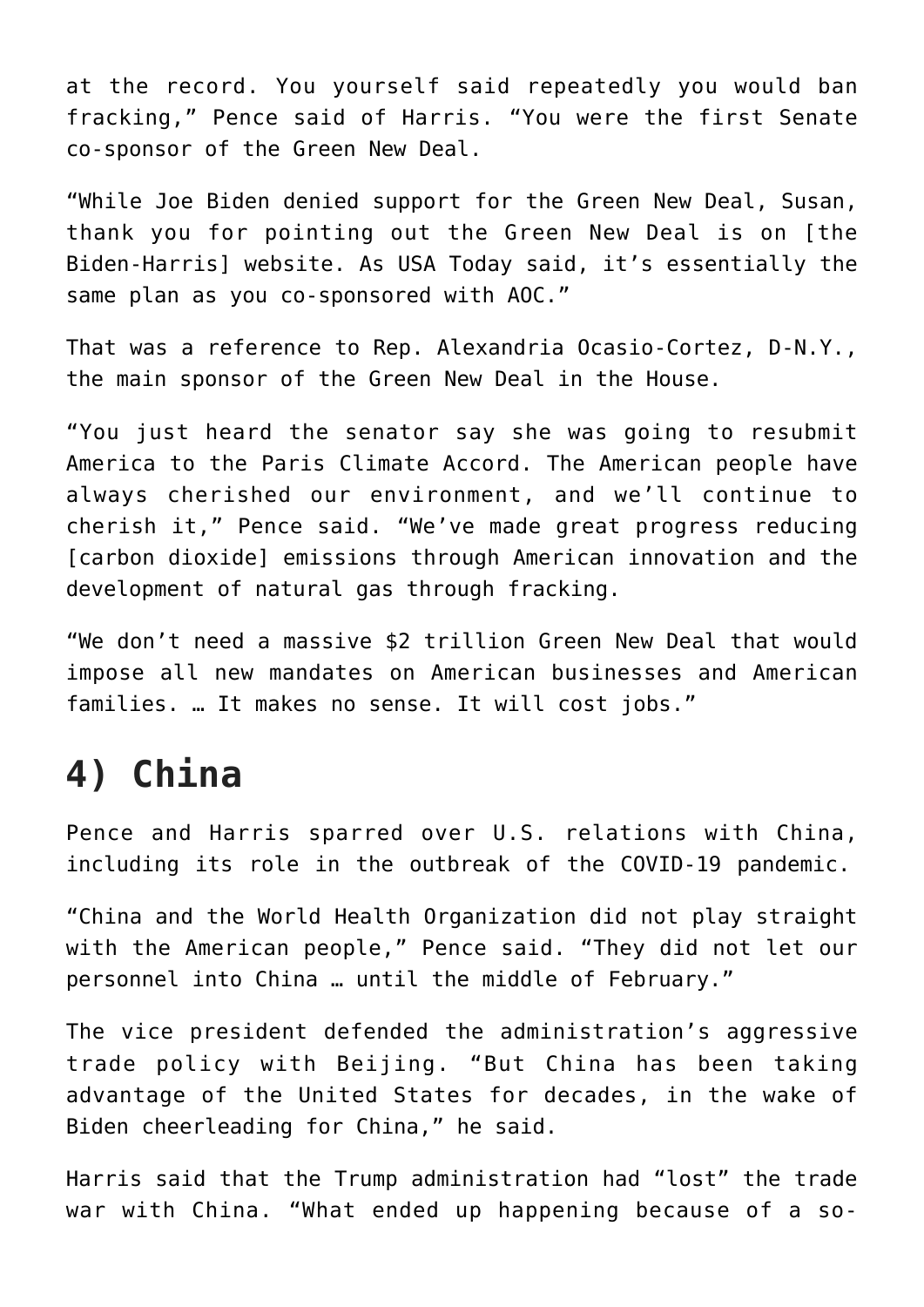called "trade war" with China? America lost 300,000 manufacturing jobs," she said.

Pence countered that a Biden administration would go soft on the communist country.

"Joe Biden has been a cheerleader for communist China over the last several decades," he said.

The vice president criticized the record of the administration of Biden's boss, President Barack Obama, saying that it had dismissed the idea that manufacturing jobs could ever come back to America.

"In our first three years, this administration saw 500,000 manufacturing jobs created, and that's the type of growth we're going to see," Pence said.

#### **5) Supreme Court and Abortion**

With the nomination of federal appeals court Judge Amy Coney Barrett to the Supreme Court, Page asked both candidates what they would want their respective states of Indiana and California to do if the high court were to overturn the 1973 *Roe* v. *Wade* decision that legalized abortion nationwide and sent the matter back to the states to decide for themselves.

Neither candidate directly addressed the question, but both spoke of the abortion issue in the context of the Supreme Court.

"The issues before us couldn't be more serious," Harris said. "There is the issue of choice, and I will always fight for a woman's right to make a decision about her own body. It should be her decision and not that of Donald Trump and the vice president, Michael Pence."

Pence reiterated his pro-life stance, and called out the Biden-Harris ticket.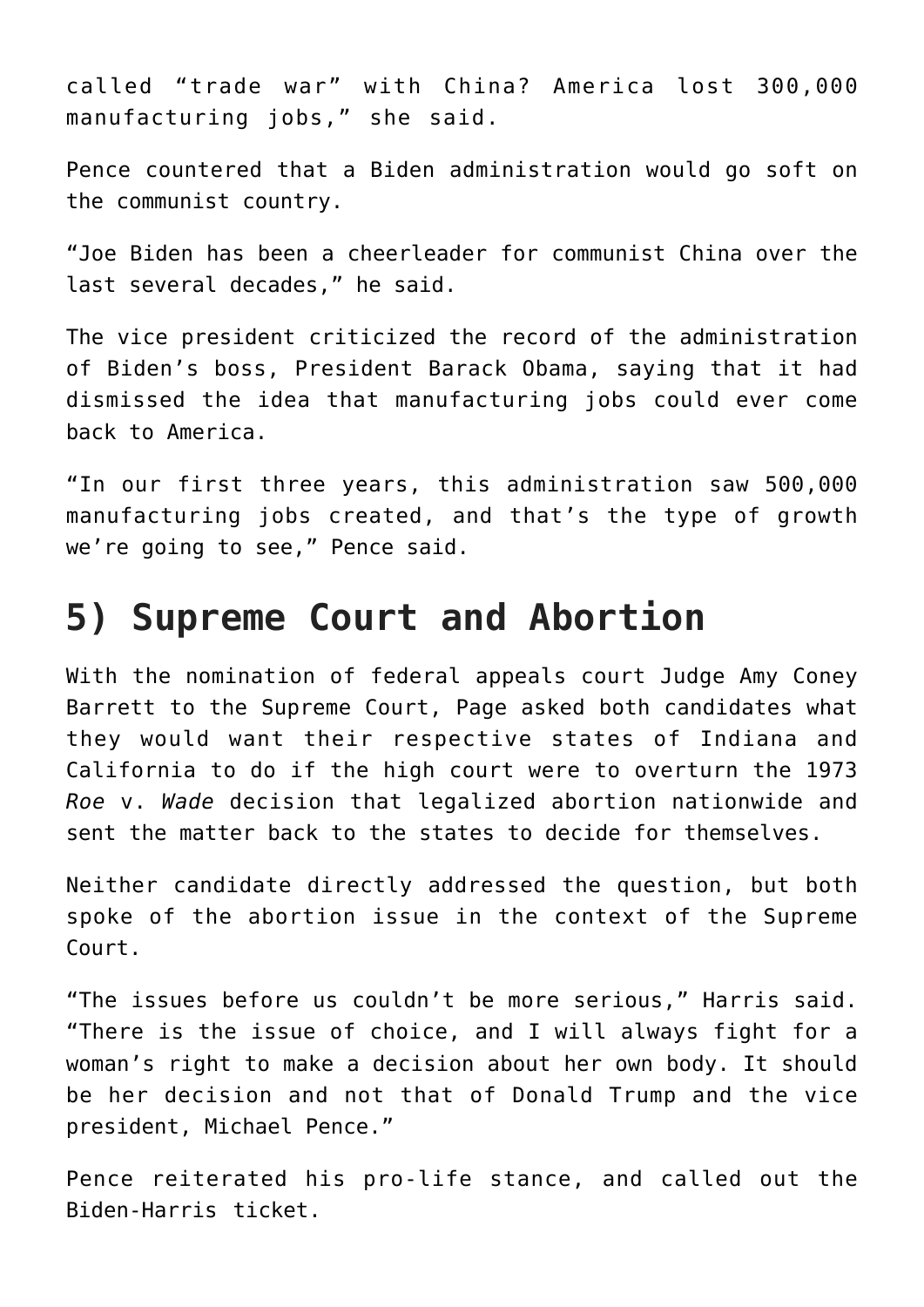"I couldn't be more proud to serve as vice president to a president who stands unapologetically for the sanctity of human life. I will not apologize for it," he said. "This is another one of those cases where there is such a dramatic contrast. Joe Biden and Kamala Harris support taxpayer funding of abortion all the way up to the moment of birth, late-term abortion."

Pence asked Harris at one point if she would support packing the courts, meaning increasing the number of Supreme Court justices to 10 or more, and then he accused her of not answering the question.

"Once again you gave a non-answer, Joe Biden gave a nonanswer," Pence said. "The American people deserve a straight answer."

In his remarks, Pence noted the Supreme Court has had nine justices for the past 150 years.

### **6) Race Relations**

The vice presidential candidates also had a heated exchange on race relations amid social unrest in major American cities.

Harris called out Trump for what she claimed was his reluctance to condemn white supremacists, referring to [last](https://www.dailysignal.com/2020/09/30/6-highlights-from-trump-biden-debate/) [week's presidential debate](https://www.dailysignal.com/2020/09/30/6-highlights-from-trump-biden-debate/) between Trump and Biden.

"Last week, the president of the United States took a debate stage in front of 70 million Americans and refused to condemn white supremacists," Harris said. "It wasn't like he wasn't given a chance. He didn't do it, and then he doubled down. Then he said, when pressed, 'Stand back, stand by.' This is part of a pattern with Donald Trump."

She also cited the deadly 2017 Charlottesville, Va., Unite the Right rally.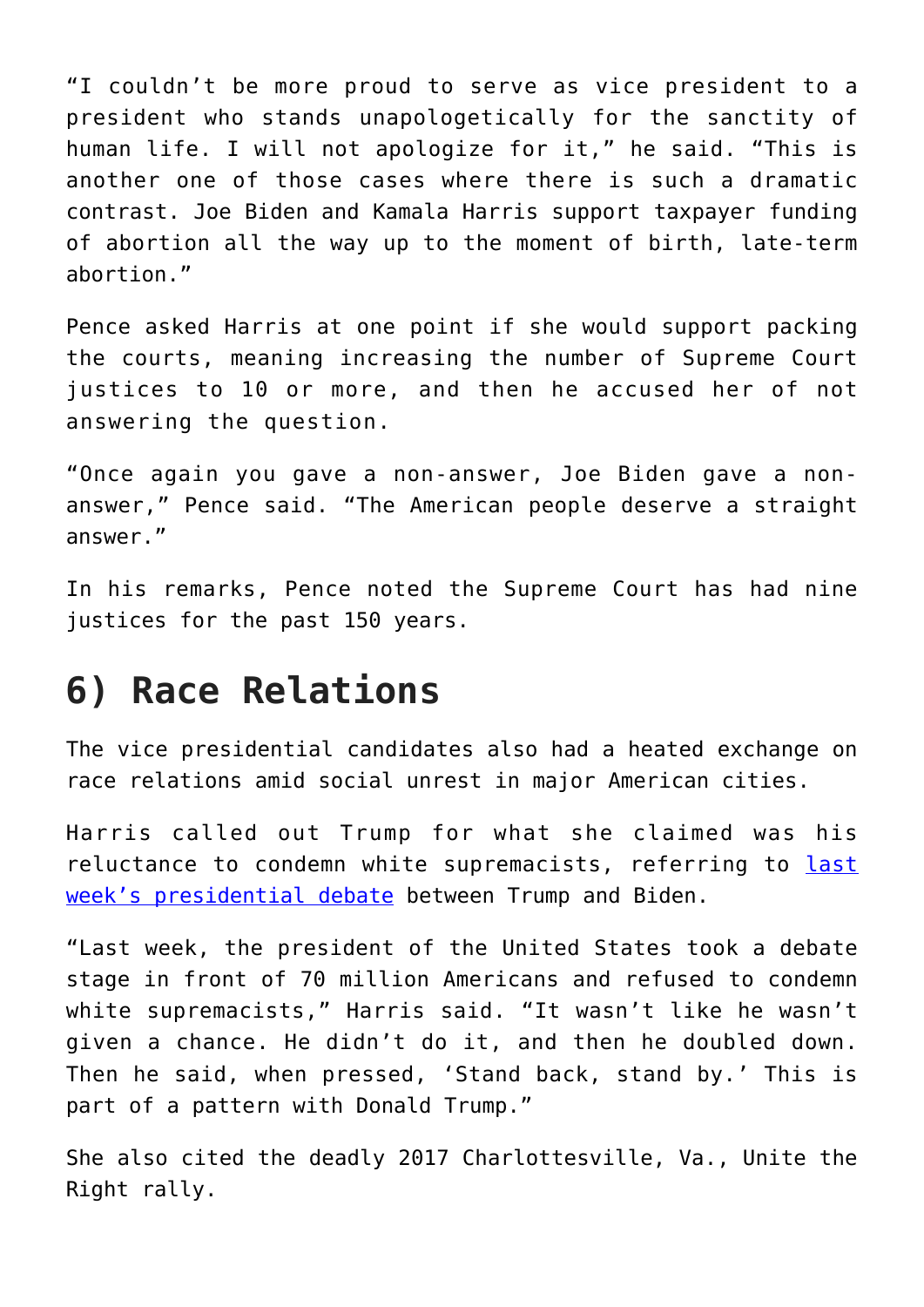Pence countered by citing [Trump's comments](https://www.dailysignal.com/2019/11/05/the-left-right-divide-is-about-reality-itself/) regarding the Charlottesville violence.

"This is one of the things that makes people dislike the media so much in this country, that you selectively edit so much," Pence said, arguing that the media had distorted what Trump had said about there being "very fine people" on both sides in Charlottesville.

"After President Trump made comments about people on either side of the debate over monuments, he condemned the KKK, neo-Nazis and white supremacists," the vice president said.

"He has done so repeatedly. Your concern that he doesn't condemn neo-Nazis, President Trump has Jewish grandchildren. His daughter and son-in-law are Jewish. This is a president who respects and cherishes all of the American people."

Pence then went on offense about Harris' prosecution record as a district attorney in San Francisco.

"When you were D.A. in San Francisco, African Americans were 19 times more likely to be prosecuted for minor drug offenses than whites and Hispanics," Pence said to Harris. "You increased the disproportionate incarceration. You did nothing on criminal justice reform in California. You didn't lift a finger to pass the **First Step Act** on Capitol Hill."

The First Step Act is a bipartisan criminal justice reform bill signed into law by Trump in December 2018.

Harris didn't directly defend her record as district attorney of San Francisco, but pivoted to her record as California attorney general.

"Having served as the attorney general of California, the work I did is a model of what our nation needs to do and what we will be able to do," she said, adding, "I was the first statewide officer to institute a requirement that my agents